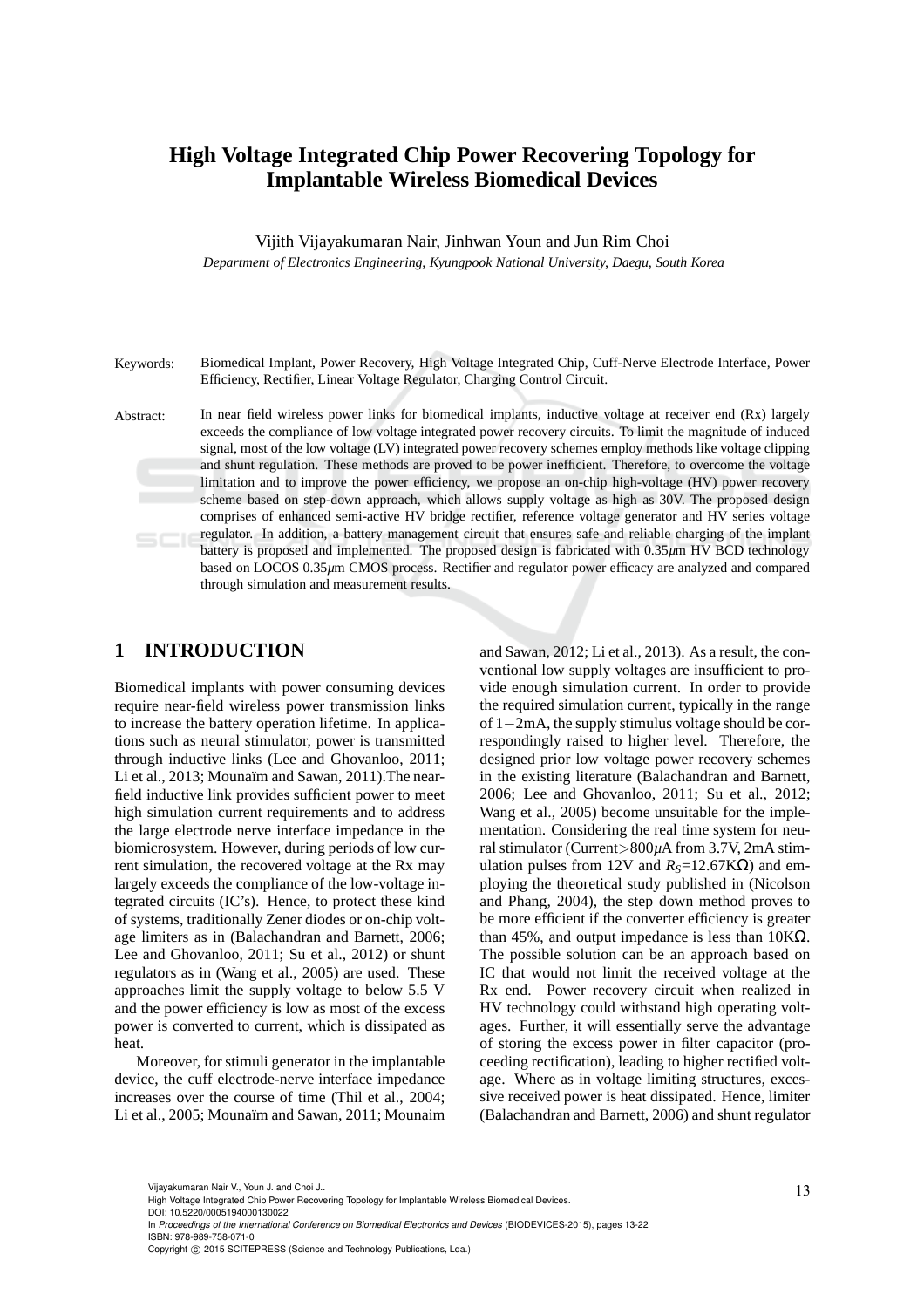

Figure 1: Block diagram of wireless power and data transfer chain for neurostimulator.

(Wang et al., 2005) have been successively replaced by a step-down buck converter. But, the buck converter requires a large value inductor which is not feasible to incorporate on-chip. Moreover, maintaining the regulation quality and efficiency is a difficult task at high operating frequency (Tomita et al., 2012). An alternative and more suitable solution is to replace the shunt regulator and buck converter with a high input series voltage regulator. The input voltage in series regulator is limited only by the available power at the Rx and the total power consumption that includes the series regulator dissipation.

In (Mounaïm and Sawan, 2011; Mounaim and Sawan, 2012), IC based on HV technology for power recovery in implantable device showed improved power efficiency based on simulation results. A HV IC power recovery system for contactless memory card (Tomita et al., 2012) reported 50% power efficiency at higher input power level. But, the system feature size and its low power efficiency made it unsuitable for biomedical applications.

This paper proposes the design and fabrication of on-chip power recovery analog front end in HV technology. The design is based on voltage step down approach. The system is detailed in the following sections. Section 2 describes the proposed topology, Section 3 details the circuit design methodology, section 4 presents the simulation and measurement results and section 5 the conclusion. The IC is fabricated in 5060BD35BA bipolar-CMOS-DMOS 0.35*µ*m 60V Mixed Technology in Dongbu Hi-tek process. The prototype fabricated can be used for the purpose of generating stimulus current and recharging battery in biomedical implants.

## **2 PROPOSED TOPOLOGY**

Figure 1 shows the conventional wireless power/data transmission chain for neural stimulator. The external block which consists of user interface, micro controller unit (MCU) and the data modulator/demodulator enable the user to monitor and control the power/data transmission and the class-E type amplifier generates power signal based on the stimulation current requirements. The power recovery block receives the power at Rx coil and supplies the power to charge implant battery and generates essential high current stimuli. Data recovery block receives the command from the user and sends the feedback. Switching control and MCU within implant, control and monitor various modes of operation by interpreting the user commands. Charging control circuit enables safe and reliable recharging of implant battery that powers the MCU and also generates continuous low current stimuli for nerve repair.



Figure 2: Schematic block of power recovery topology in neurostimulator.

Figure 2 shows the proposed and implemented power recovery module for the neural stimulator. The design which is based on step down approach is detailed in the following sections. The rectifier converts HV AC signal to DC, which is then supplied to the low drop out (LDO) voltage regulator that steps down the high voltage to the desired voltage level. The reference circuit generates the necessary reference voltage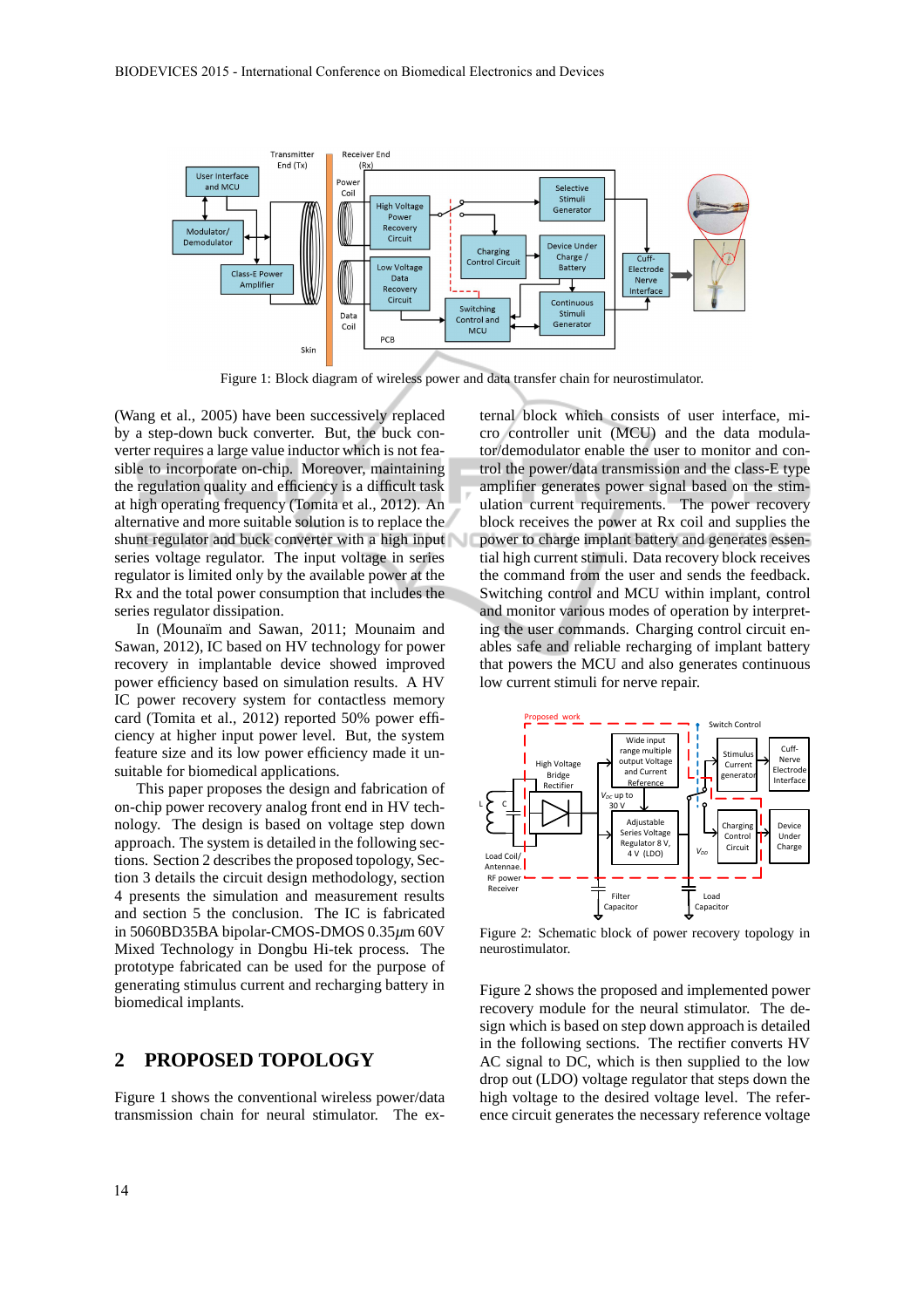and current for the LDO and charging control circuit. The LDO output is coupled to the high current stimulus generator aiding nerve repair and charging control circuit, by means of a switch.

### **2.1 Design Specification**

As power efficiency in biomedical implants is of high significance, the design constraints are more critical. The total power efficiency (η*total*) of the wireless power system is given by

$$
\eta_{total} = \eta_{supply} + \eta_{coils} + \eta_{recti} + \eta_{LDO} + \eta_{ctrl/sti} (1)
$$

where  $\eta_{\text{supply}}$  is efficiency of the radio frequency (RF) power amplifier/generator, η*coils* is the power transmission efficiency of the wireless link, η*recti* is the power conversion efficiency (PCE) of the rectifier, η*LDO* is the LDO regulator efficiency, η*ctrl* is the power efficiency of the charging control circuit and η*sti* is the power efficiency of stimulus generator. The charging of the battery and nerve stimulation occurs at differnt time instances.

The biomicrosystem generates stimulus in the form of pulse currents. For the neural stimulation, the pulse currents magnitude is ranging from 1-2mA (Mounaïm and Sawan,  $2011$ ; Li et al.,  $2013$ ). In general, low voltage supply favors the neural stimulation when the cuff-nerve impedance is low. But, few months after the implantation, magnitude of the cuffnerve interface's impedance rises to 2−8KΩ (Thil et al., 2004; Li et al., 2005; Mounaïm and Sawan, 2011; Mounaim and Sawan, 2012; Li et al., 2013). Under these circumstances to generate the necessary simulation currents, the supply voltage must be increased. Typically, it is from the range 3.3−5V to 10−20V. Rest of the system functions with typical low voltage supply from the battery. The continuous stimuli generator is powered by battery and essentially uses lesser than 30*µ*A current pulse at 100Hz (Li et al., 2013). In practice, batteries rating of 3.7V and 20mAh are used in biomedical implants due to their smaller size and low power requirements. According to our design specifications, a charging current of 10mA is required to enable quick charging of the battery.

# **3 CIRCUIT DESIGN METHODS**

### **3.1 Semi-active HV Bridge Rectifier**

Conventionally, implementation of a full wave bridge rectifier involves diode connected MOS transistors



Figure 3: Circuit schematic of the proposed high voltage rectifier.

in CMOS technology. Further, rectifiers based on threshold cancellation techniques (Nakamoto et al., 2007) and cross-coupled structure (Mandal and Sarpeshkar, 2007) are also proposed in CMOS technology. These schemes provide efficient rectification, but the reported PCE is  $<$  70%. Followed by the cross-coupled topology, a series of works based on comparator technique are reported (Guo and Lee, 2009; Lee and Ghovanloo, 2011; Cha et al., 2012). But, the PCE response plot rapidly decrease with frequency above 10MHz. The earlier works are unsuitable for the intended application due to the power constraints, low operating frequencies, complicated circuit calibration and comparably low PCE. In addition, the main constraint that limits the implementation of earlier work in our HV design approach is the gate-to-source voltage (*VGS*) limitation (maximum *VGS* Dongbu BCD process=13.2V). Design of active rectifier in this technology requires level shifters that affects the total efficiency. Apart from this, level shifters are conventionally designed for specific input voltages. In (Mounaïm and Sawan, 2011), the work shows the design of HV rectifier and the simulation result reports 93% PCE, but *VGS* limitation holds from implementation in our technology.

In this section, we explain the proposed semiactive HV bridge rectifier based on partial and adaptive threshold cancellation techniques. The schematic diagram of the proposed rectifier is depicted in Figure 3. The gate of the HV LDNMOS transistors, HVM3 and HVM4 are biased with cross-coupled resistors (Rb1, Rb2), diode connected transistors (HVM5, HVM6), and bias capacitors (Cb1, Cb2). The dynamic bias voltage tracks the threshold voltage (*Vth*) of HVM5 and HVM6 through various temperature and process conditions. The average value of the bias voltage is lower than the *Vth* of transistors HVM3 and HVM4. The desired bias voltage is obtained by appropriately sizing the bias transistors, resistors, and capacitors. Increasing the bias voltage in the conduc-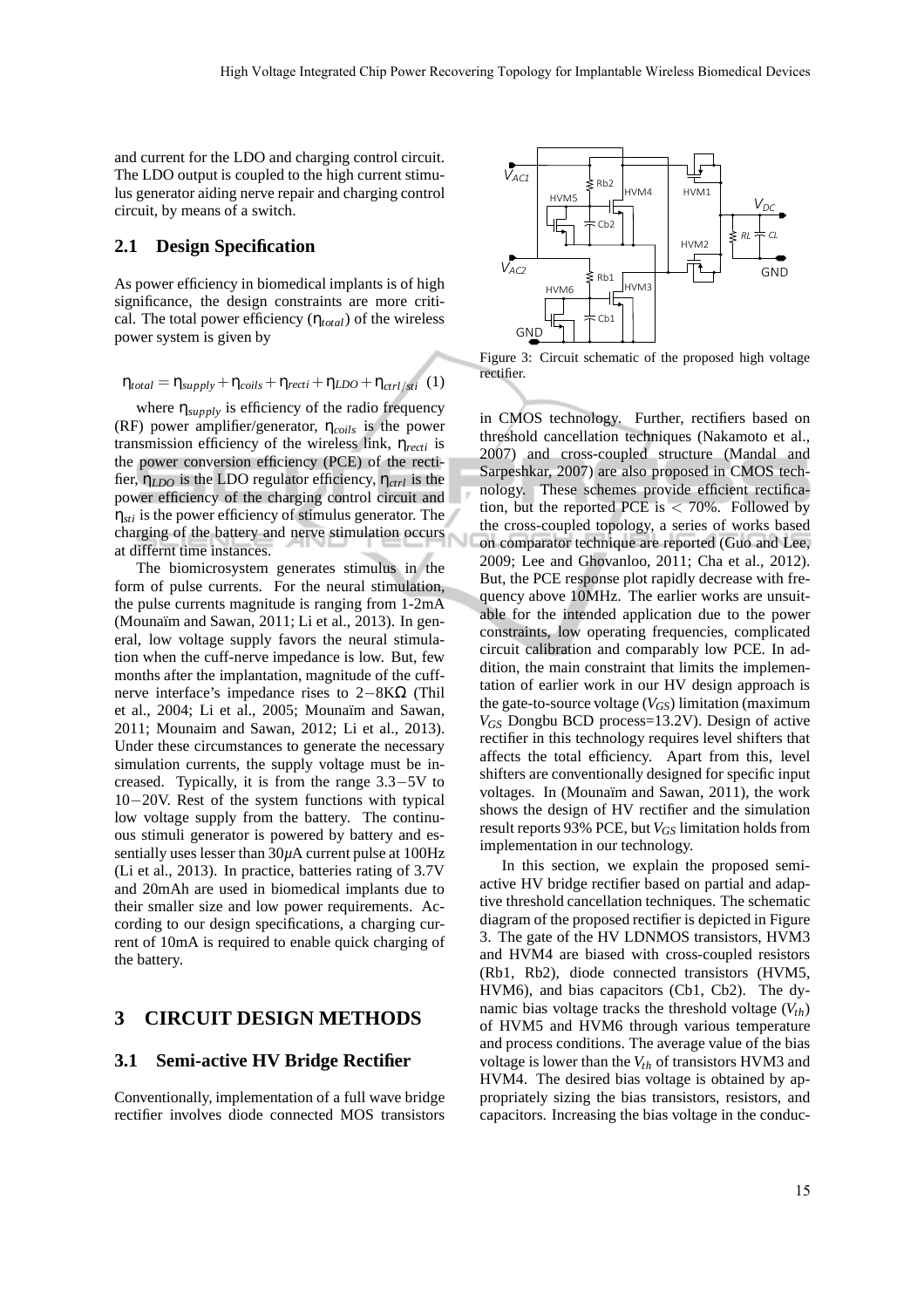

Figure 4: Circuit schematic of voltage and current reference generator.

tion phase decreases the on-resistance of the power transistors, but increases the leakage current through the off transistor and thus decreasing the PCE. Therefore, the complete  $V_{th}$  cancellation is not a viable option for the design. In our design, the average bias voltage about 65% of *Vth* of power transistors is maintained. The bias voltage adaptively increases to 90% of the  $V_{th}$  in the conduction phase and decreases to 40% in the non-conduction phase providing higher power efficiency.

The bidirectional HV PMOS is connected as diode connected transistor, due to the *VGS* limitation in our process library. Unlike prior designs (Mounaïm and Sawan, 2011; Mounaim and Sawan, 2012), the proposed design does not limit the supply voltage and moreover the average voltage drop is less than two diode voltage drops. In our technology as the source and bulk of the HV transistors are internally connected, bulk biasing cannot be implemented that adds to the limitation for attaining higher PCE.

#### **3.2 Voltage and Current Reference**

The HV reference and current generators are fabricated based on subthreshold MOSFET technique (Huang et al., 2006). The LV-HV transistor cascading scheme (Ballan et al., 1994) is employed to realize the supply and temperature independent voltage and current references. The transistors LVM11 and LVM12 operating in subthreshold regime generate a proportional to absolute temperature (PTAT) current *I<sup>A</sup>* independent of supply voltage variations. Further, LVM4 is also operated in subthreshold regime, which generates a complementary to absolute temperature (CTAT) current  $I_B$  independent of variations in input voltage.

Figure 4 shows the schematic representation of the designed high-voltage reference and current generator with the essential startup circuitry. Currents *I<sup>A</sup>* and *I<sup>B</sup>* are summed to generate the supply voltage independent and zero temperature coefficient current *IREF*. Therefore, the reference voltage is expressed as

$$
V_{REF} = \left(\frac{K_{LVM13}}{K_{LVM8}}I_A + \frac{K_{LVM14}}{K_{LVM2}}I_B\right)R3
$$
 (2)

with

$$
I_{A} = \frac{V_{GSLVM11} - V_{GSLVM12}}{R2} = \frac{\zeta U_{T} ln\left(\frac{K_{LVM11}}{K_{LVM12}}\right)}{R2}
$$
(3)

$$
I_B = \frac{V_{GSLVM4}}{R1} \tag{4}
$$

where,  $K_{LVM}$  is aspect ratio of the transistors,  $R$ is the resistor values,  $V_{GS}$  is the gate to source voltage,  $\zeta > 1$  is a non-ideal factor, and  $U_T = KT/q$  is the thermal voltage.

#### **3.3 High Voltage Linear Regulator**

The designed HV LDO provides 4V output, which delivers a maximum current of 100mA with input voltage of 30V. It is composed of a HV pass transistor for low dropout, an error amplifier, resistor feedback network and an output capacitor. The fabricated HV series regulator utilizes cascode compensation, popularly known as Ahuja compensation. This employs Miller compensation with common gate transistor as current buffer that effectively replaces RHP zero with LHP zero providing improved stability (Garimella et al., 2011). The LV-HV transistor cascading scheme (Ballan et al., 1994), is employed for the design of the error amplifier. For the error amplifier design as in (Garimella et al., 2011), the low voltage differential pair transistors and common gate transistor in buffer stage are replaced by HV n-type LDMOS transistors with floating source to accommodate for high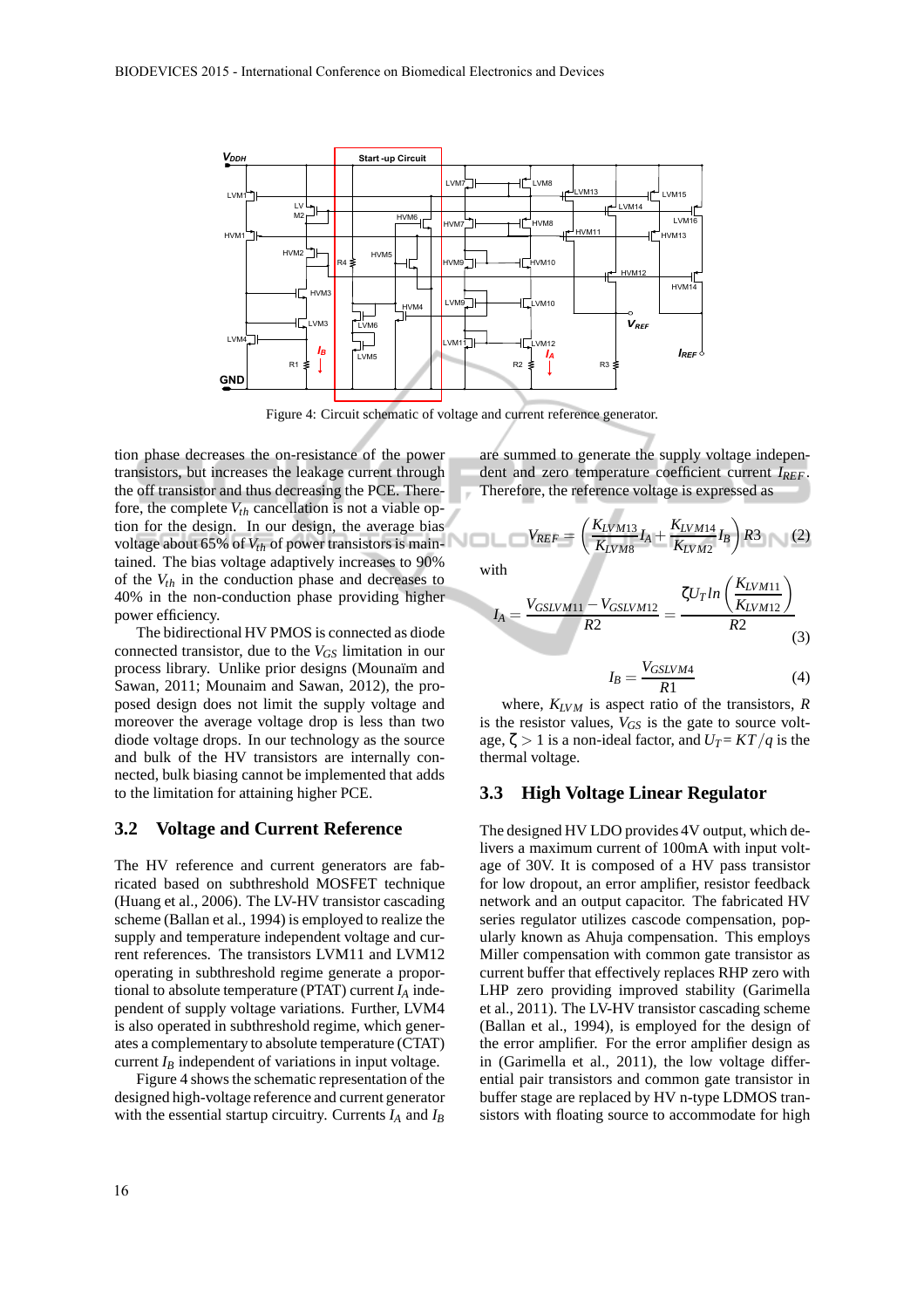

Figure 5: Schematic diagram of the implemented HV LDO.

input voltage conditions. Cascade PMOS transistors (LVM 1−2, HVM 7−8 shown in Fig.5) in differential pair stage are employed to increase the error amplifier gain. An n-type LDMOS transistor is used as pass transistor to reduce the area of the pass device three times compared to the p-type device in our technology. The total current consumption of the design is limited to less than 170  $\mu$ A. Figure 5 represents the circuit schematic of the LDO with the over current protection circuit.

The on-chip capacitor used for the compensation could withstand voltage up to 35 V (break-down voltage), ensured safe operation within the design specifications. Transistor HM4 is a cascode transistor, that helps in reducing the drain to source voltage  $(V_{DS})$ mismatch between LM3 and LM5, thus effectively decreasing the DC bias current mismatch. Current *I<sup>A</sup>* is a scaled version of the bias current of the error amplifier, so as to reduce the total quiescent current. To suppress the high frequency noise adequately, capacitors  $C_1$  and  $C_2$  are connected in parallel to the feedback resistors  $R_{FB2}$  and  $R_{FB1}$  respectively. The values of the feedback resistors are determined based on the reference voltage, output voltage and the resistor bias current (Rincon-Mora and Gabriel, 2009). Further, an additional circuit to limit the output current is placed before the pass transistor that provides over current protection.

The HV Dongbu Hi-tek technology offers limited functionality in transistor sizing. Consequently, optimization of the error amplifier in the LDO is difficult as the transistor parameters are fixed. Particularly when the input variations are large, the stability and performance must be ensured.

#### **3.4 Charging Control Circuit**

In biomedical implants, battery management circuits are inevitable to prolong the battery life time. Various circuit architectures are proposed and implemented in

prior works based on digital and analog control for the purpose of charging the batteries (Chen and Rincon-Mora, 2006; Li and Bashirullah, 2007). These designs may utilize expensive precision sense resistors or analog-to-digital converters that occupy large area for end of charge (EOC) detection.



Figure 6: Block schematic of battery charger.

In (Do Valle et al., 2011), a compact lithiumion (Li-ion) battery charger based on analog control is reported. This design overcame the demerits of prior designs and addressed to all the four (Trickle charging, constant current (CC), constant voltage (CV) and EOC) charging regimes. But, the designed subthreshold operational transconductance amplifier (OTA), that determines the linear voltage range (approximately 100mV) is directly dependent on the temperature. Temperature fluctuations vary the linear voltage range of tanh function, that results in either overcharging or undercharging of the implant battery. This irregularities may decrease battery life time. To overcome the temperature artifacts on linear voltage range, we propose a charger based on adaptive bias OTA, where transistors are operating in saturation region. The simplified block diagram of the charging is shown in Figure 6.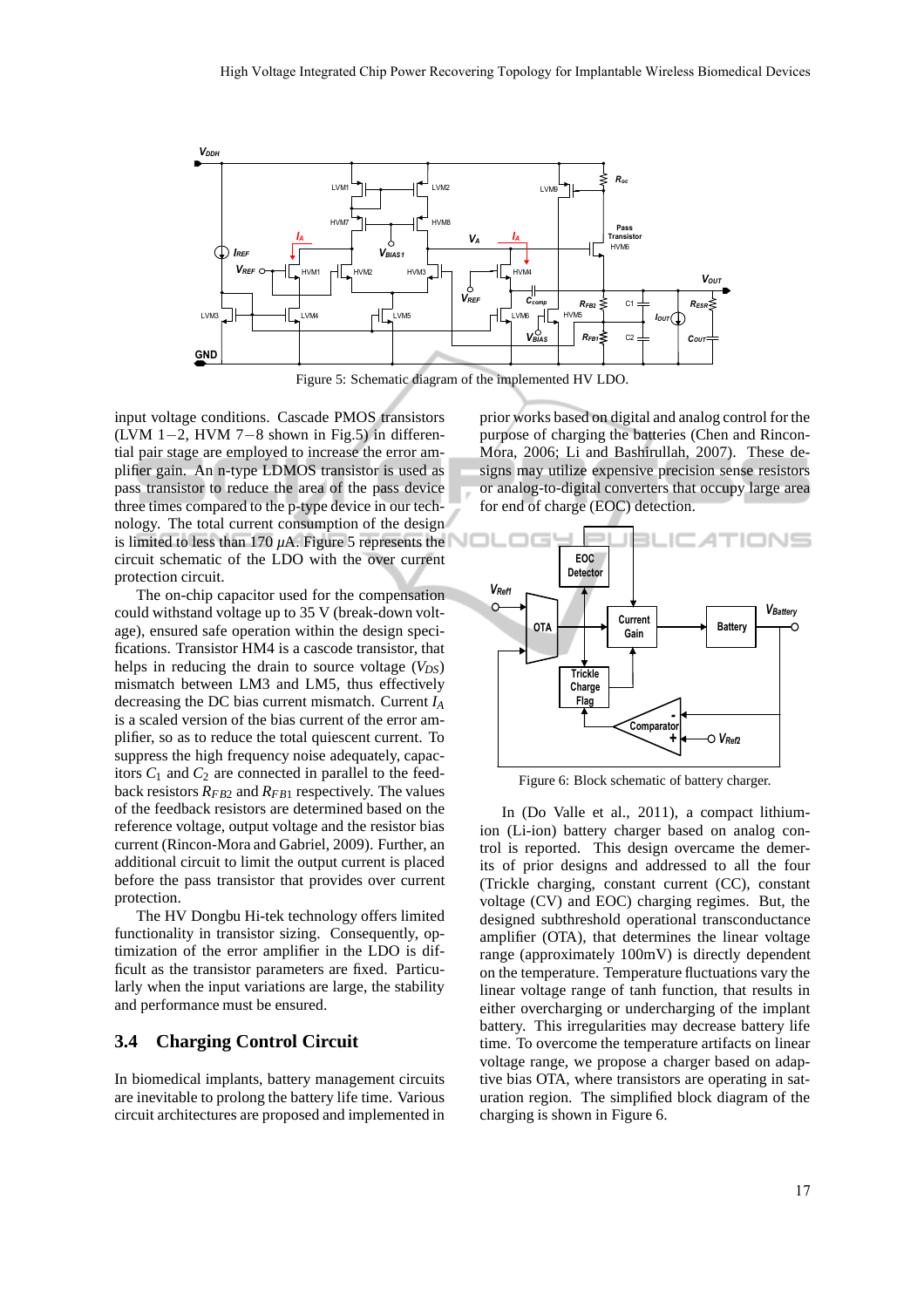

Figure 7: Schematic diagram of (a) OTA, (b) Current gain stage and trickle charge detector, (c) EOC detector.

The OTA in Figure 7(a) (Do Valle et al., 2011), is designed to operate in saturation region where the output current is a function of tanh. The output current is generated based on comparison of the battery voltage to reference. By operating the OTA in saturation regime, the linear voltage range is controlled adaptively by the bias voltage  $V_{B1}$ . The linear voltage range of the OTA is given by

$$
V_L = \frac{V_{B1} - V_{th}}{k_s \sqrt{2}}\tag{5}
$$

where  $V_{B1}$  is the bias voltage and  $k_s$  is the subthreshold exponential slope parameter . The bias voltage was fixed to be 810mV (*Vth*=700mV) ensuring the saturation region operation of the OTA and the derived linear range was 160mV. Though *Vth* in the equation (5) has negative temperature coefficient, the bias voltage derived from the CTAT current (equation (4)) source in the reference generater compensates for the decrease in threshold voltage, thus maintaining the constant bias current  $I_{A1}$  and linear range. The design maintains constant linear voltage range that protects the battery from overcharging.

The linear range signifies that for battery voltages less than 3.54V, the OTA output is saturated allowing maximum output current and for battery voltages greater than 3.54V the OTA operates in the linear region implying decrease in output current. The output current of the OTA is given by

$$
I_{out} = I_{B1} \tanh\left(\frac{k_s(V_{in+} - V_{in-})}{2U_T}\right) \tag{6}
$$

where  $I_{out}$  is the output current of OTA,  $I_{B1}$  is the bias current of OTA,  $k_s$  is the subthreshold exponential slope parameter, *Vin*+,*Vin*<sup>−</sup> are the input voltages and  $U_T$  is the thermal voltage. The voltage reference circuit described in earlier section generates zero temperature coefficient supply independent voltage (3.7V) in relative to the battery voltage used in the biomedical implant.

The current gain circuit uses two separate multiplier transistors. The first multiplier is turned on during the CC regime and has higher current gain and the second multiplier operates at the time of trickle charging providing lower gain. In CC regime the charging current is designed to be 10mA and 1mA during trickle charging. Since the OTA is operated in the saturation regime (bias current  $20\mu$ A) the current gain stage is compact and shows good stability in high power designs. In CC regime, LVM17 and LVM18 (Figure 7(b)) are conducting, which enables first current gain stage and 10mA current charges the battery.

The Trickle charge detector circuit comprises of a simple comparator that compares the battery voltage to a reference voltage. The comparator output is high when the reference voltage ( $V_{Ref2} = 2.5$  V) is higher than the battery voltage. This output turns on transistor LVM22 and turns off LVM18 (Figure 7(b)), thus enabling current through second gain stage implying trickle charging.

The EOC detector shown in Figure 7(c) is developed as in (Rincon-Mora and Gabriel, 2009). It compares the EOC input to a reference current. The schematic of the current comparator is shown in the Figure 7(c). The EOC output signal is at ground potential when the EOC input is higher than the reference current, but changes to supply potential when condition is not true and thus controls the charging current.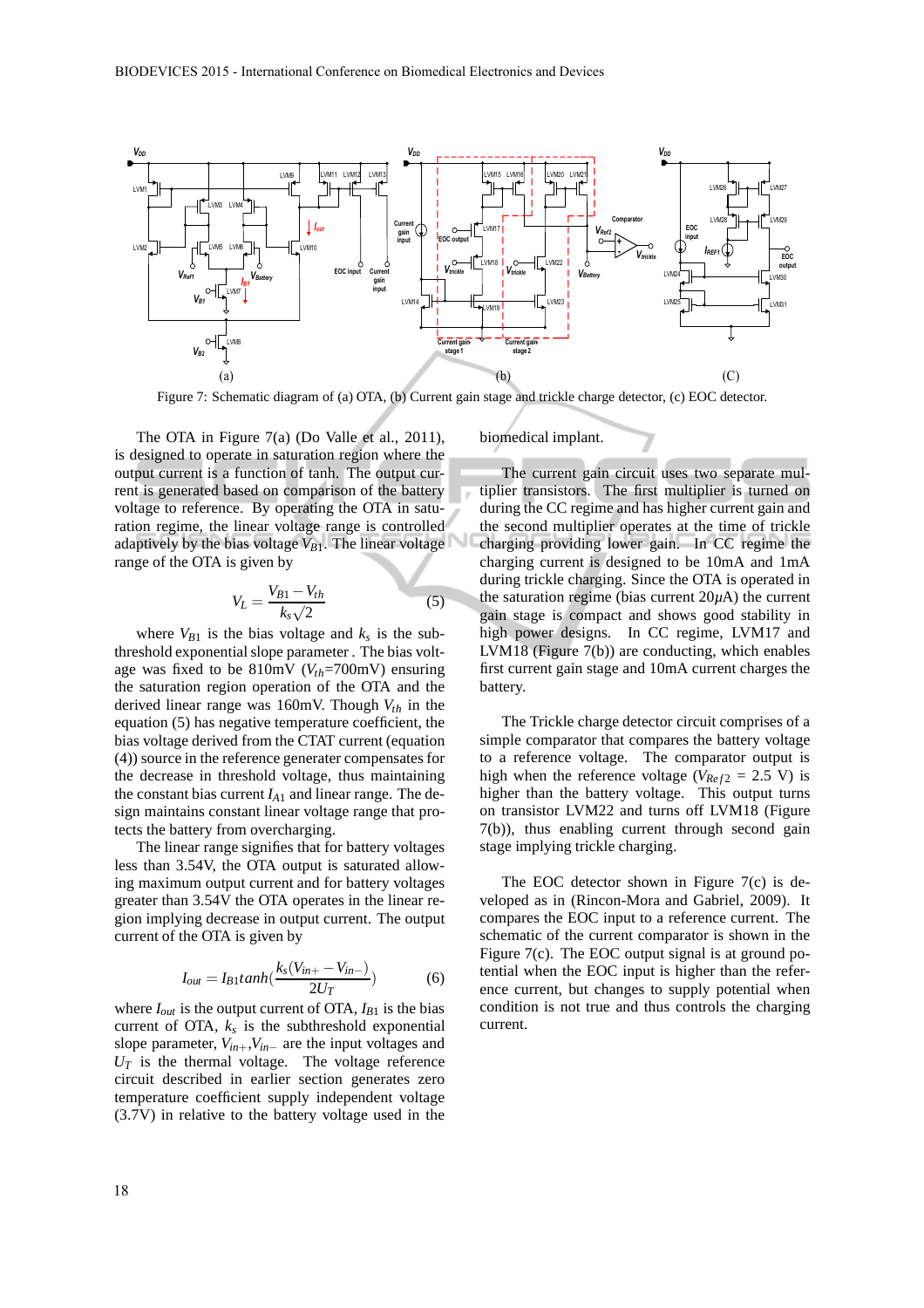# **4 SIMULATION AND MEASURED RESULTS**

The proposed topology is implemented with 0.35*µ*m BCD process and simulations are performed in Cadence Spectre environment. The AC input voltage is set below 20V peak maximum for load currents less than 2mA. But, when the system is directed to charge the battery, the input voltage is varied between 4.5−7V peak with a load current of 9−11 mA and filter capacitor being 0.5*µ*F. The bias voltage varies in the range of 0.49−1.06 V in non-conduction and conduction phase ensures that the HVNMOS transistors are operated in linear region (Dongbu 60V LDNMOS  $V_{th}$ = 1.2V). Figure 8 shows the experimental result of the gate bias voltage of HVNMOS transistor for an input voltage of 15 V peak.



Figure 8: Measurement result of dynamic bias voltage.

Rectifiers are often characterized with their PCE and VCE. VCE is calculated based on the equation  $V_{OUT}/V_{IN}$ . The PCE in all measurement and simulation results in this paper is calculated based on the equation (7).

$$
\eta_{PCE} = \frac{V_{OUT} * I_{OUT}}{P_{in}} = \frac{V_{OUT}^2 * T}{R_L \int_0^T V_{in}(t) * I_{in}(t) dt}.
$$
 (7)

Figure 9(a) and 9(b) show the post-layout simulation results of VCE and PCE of the rectifier respectively for various load currents with varying input voltage. IC is tested using various values of discrete resistors ranging from 0.5−8KΩ. Discrete resistors were used to replicate the increasing cuff-nerve electrode interface impedance. Oscilloscope capture of the rectifier input and output node voltages at 13.56 MHz input frequency and output load current of 1 mA is shown in Figure 10.

The experimental results of VCE and PCE for varying input voltage are depicted in Figures 11(a) and 11(b) respectively. The voltage conversion ratio



Figure 9: Simulated (a) VCE and (b) PCE with varying input voltage and load current.



Figure 10: Measurement result of voltage at nodes V*AC*<sup>1</sup> and V*AC*<sup>2</sup> and the DC output.

at low load currents resembles closely to the simulation results. At high load currents and high supply voltage, measured VCE and PCE deviate from simulation results. This is due to substrate leakage current and results in latch-up which destroys the chip. The existence of parasitic bipolar transistors that is not modelled during the simulation proces, conducts current when the reverse voltage exceeds certain limit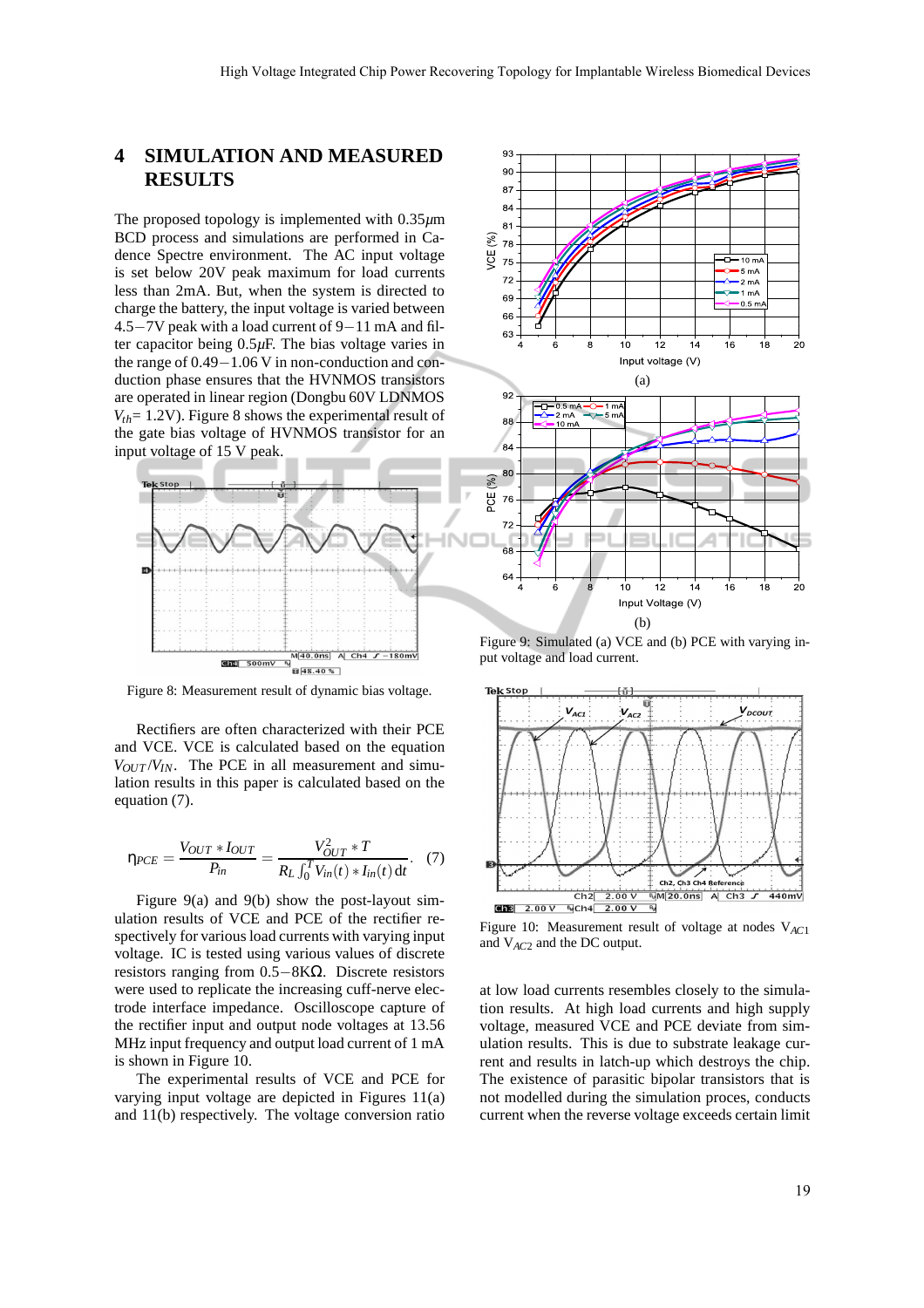| Publication            | Guo          | Lee         | Mounaim                 | Cha          | Proposed work                  |
|------------------------|--------------|-------------|-------------------------|--------------|--------------------------------|
| Technology             | $0.35 \mu m$ | $0.5 \mu m$ | <b>DALSA</b>            | $0.18 \mu m$ | $0.35 \mu m$                   |
|                        | <b>CMOS</b>  | <b>CMOS</b> | <b>C08G-C08E</b>        | <b>CMOS</b>  | <b>BCD</b>                     |
| $V_{in,peak}(V)$       | 2.4          | 3.8         | 16.8                    | 1.5          | <b>20.0</b>                    |
| $V_{REC}$ (V)          | 2.28         | 3.12        | 15.5                    | 1.33         | 17.32                          |
| Frequency (MHz)        | $0.2 - 1.5$  | 13.56       | 13.56                   | 13.56        | 13.56                          |
| $R_{Load}$ (KO)        | 0.1          | 0.5         | 5.0                     | 1.0          | $0.5$ to $8$                   |
| $Area(mm*mm)$          | NA           | 0.18        | 4 and 9<br>(Total Chip) | 0.009        | $2.5 \times 5$<br>(Total Chip) |
| Load current $I_I(mA)$ | 20           | NA          | 10                      | NA           | $0.5$ to $10$                  |
| PCE (%) maximum        | 82-87        | 80.20       | 93.10<br>(Simulated)    | 81.90        | 80.2                           |

Table 1: Performance comparison with prior rectifiers.



Figure 11: Measured (a) VCE and (b) PCE with varying input voltage and load current.

(Zou and T, 2012). The limit is set to -600mV in proposed technology. Though, modelling of the parasitic bipolar transistors have been explored in prior works (for example: (Zou and T, 2012)), an accurate modelling is still not developed due to the process variations in different technologies. This is a major limitation for the implementation of bulk HV process and is beyond the scope of this paper. The results shown Figures 11(a) and 11(b) are based on operating points where latch-up does not occur.

From the Figure 10, it can be observed that the substrate leakage current is negligible since the rectifier input never crosses the output DC voltage. At high input voltages and load currents(*Iload*>2mA and  $V_{in}$  peak > 16V), the rectifier becomes abnormally loaded and the input AC voltages become higher than the output DC. However, in our application for stimulus generator, the current required is  $\leq 2mA$  with input voltages ranging from 10−20V peak, the design proves to be more effective indicating higher PCE compared to prior artworks. Meanwhile, for recharging the implantable battery at low input voltages (4.5−7 V) and high load currents (9−11 mA), the maximum efficiency can be achieved as 63.2%. A comparison of proposed work to prior works is shown in Table 1.

The voltage and current references generate the essential bias current and reference voltage for the LDO. The reference voltages of 3V, 3.7V, 2.5V are generated for LDO and charger circuit. The regulator is designed to generate adjustable output voltage of 4V and 8V for an output load range 0.3−100mA.



Figure 12: Oscilloscope capture of HV regulators at startup.

Load capacitor of 1 *µ*F is used for the measure-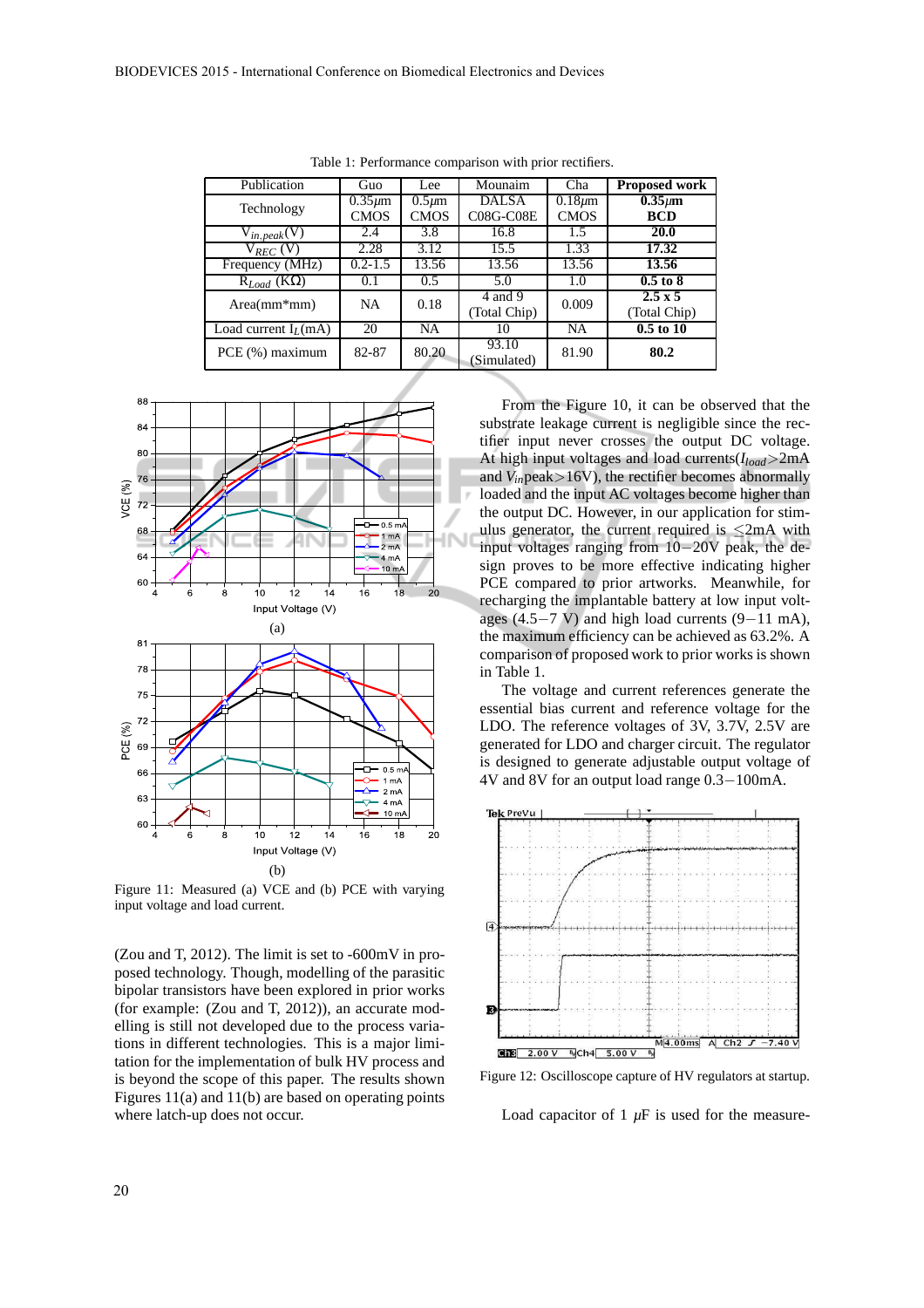ment analysis of LDO. Though, on-chip resistor option is available for the technology, we used discrete resistor divider network in our prototype to generate the different output voltage. The LDO is tested for 4 V output for our specific application. Oscilloscope capture of transient response of the LDO at start-up is shown in the Figure 12. The output voltage is indicated by channel 3 and input voltage by channel 4. The regulator is stable for large input voltage variations. The summary of the experimental results are shown in Table 2.

Table 2: Performance summary of the HV-Regulator.

| <b>Parameter</b> | Value          | <b>Conditions</b>                          |  |  |
|------------------|----------------|--------------------------------------------|--|--|
| $V_{OUT}$        | $4 \pm .07$ V  | $V_{IN}=6-30V$ ;<br>$I_{OUT}$ =0.3 – 100mA |  |  |
| $V_{Dropout}$    | 164mV          | $I_{OUT}$ =1mA, $V_{OUT}$ =4V;             |  |  |
| Mean             | 242mV          | $I_{OUT}$ =50mA, $V_{OUT}$ =4.03V          |  |  |
| Line             | $37 \pm 20$ mV | $V_{IN} = 5 - 30V$                         |  |  |
| Regulation       |                |                                            |  |  |
| Load             | 58 mV          | $V_{IN}=6V$ :                              |  |  |
| Regulation       |                | $I_{OUT} = 1 - 50$ mA                      |  |  |
| <b>PSRR</b>      | $-54.2$ to     | $100Hz - 1KHz$                             |  |  |
|                  | $-46.35$ dB    |                                            |  |  |



Figure 13: Measured charging profile of Li-ion battery.

The battery is charged under typical Li-ion battery charging profile. The battery under test is a 3.7V, 20mAh Li-ion battery for implantable devices. It is charged with 1.2mA and 9.8mA current during trickle and CC charging regimes respectively. The supply voltage was set to 4 V,from the LDO. The measured result of the battery management circuit during the process of charging is depicted in Figure 13. The CC, CV and EOC regime are depicted in the Figure 13. As the battery reaches 3.54V the CC regimes slowly translates to CV regime, driving the OTA into linear region. In the CV regime, the current slowly decreases from 9.8mA to 0.15mA based on the tanh curve. The voltage increases to 3.703 V at the end of

the charging profile. The designed chip unlike prior design (Do Valle et al., 2011) is bounded to accommodate 1 A charging current, without degrading the stability. The circuit attained about 84% power efficiency at room temperature.



Figure 14: (a) Die micrograph of the chip. (b) Fabricated chip mounted on socket for testing. JBLK

IONS

# **5 CONCLUSION**

IGY Pl

In this paper, we reported a power efficient design approach in HV CMOS technology that integrates a power recovery scheme for WPT system in biomedical implants. The design allows stimulus voltage as high as 20V and it is four times higher compared to earlier implementations. The topology is based on step-down approach and integrated on 2.5mm x 5mm chip for the purpose of stimulus generation and battery recharging application. Successful measurement results indicated that HV regulators can provide stable output for input variations as high as 30V, and output currents varying from 0.1mA−100mA. The measured maximum PCE of the rectifier for 2mA load is determined to be 80.2%. Even though, the design was focused to protect rectifier from substrate leakage current and latch-up at high input voltages and load currents, the efficiency deviated from the postlayout simulation results indicate the increased substrate leakage current. However, for typical operating voltage conditions (15V peak) and load currents  $(< 2mA)$ , the PCE proved to be effective. The proposed design process supported basic HV transistors in bulk CMOS process. It limits to achieve desired results at high input voltages and currents. Further, case studies and analysis are to be done to decrease the undesired leakage currents and latch-up in the proposed design. The prototype fabricated is suitable for biomedical implants.